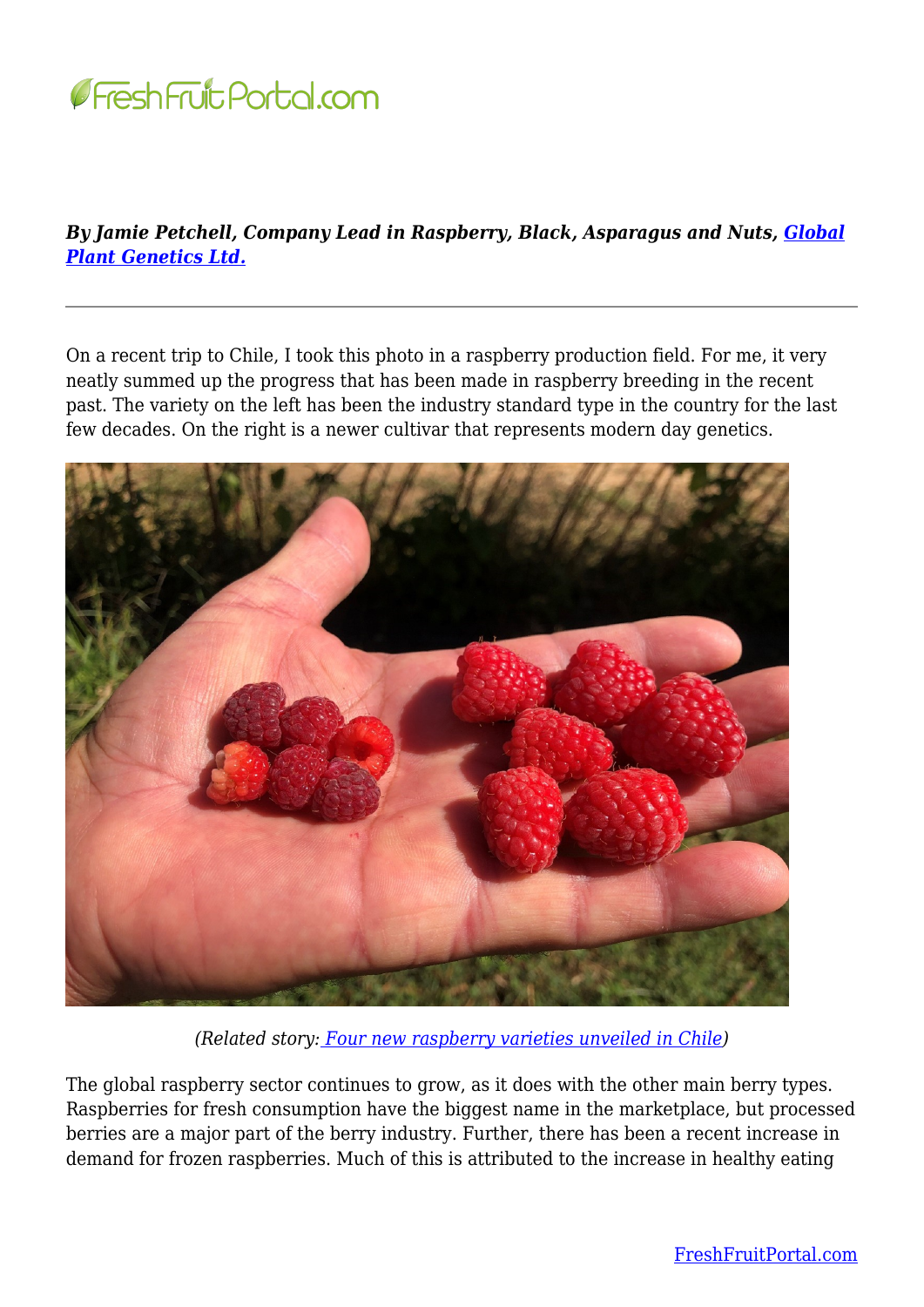

and drinking, particularly with smoothies and similar drinks.

There are some key differences in varietal requirements for fresh or processed raspberries. The immediate future for the processing industry has a strong focus on mechanized harvesting and although this is also being investigated for the fresh sector, it currently appears to be some years away from commercial fruition. Berry color is generally considered to be the main differentiator between processed and fresh raspberries. The processed raspberry normally needs to be a deeper red than its fresh counterpart. This means that manufactured products such as jams, yoghurt and juices have a more intense color.

Fresh raspberries on retailer shelves are often somewhat lighter in color for two main reasons. Modern day varieties are being selected with a naturally lighter color than traditional raspberries. As a result, they look like they will last longer once brought back home. Additionally, in order to extend shelf life, through the cool-chain, berries are often harvested slightly under ripe and therefore lighter in color. This means that they will be better able to withstand the logistics of arriving on the retailer shelves. Once picked, they then ripen during the transport process.

Many of the other main aspects of raspberry quality are similar between both fresh and processed sectors. Alongside color, berry size is one of the most apparent. In the past, both fresh and processed berries were much smaller than they are nowadays. It has been the fresh industry that has developed increased berry size more rapidly in the past two decades. As can be seen on the attached photograph, it is likely that the manufacturing sector will follow suit. The principal advantage of large berries is a reduction in harvesting and packing costs per kilo or tonne.

Other areas of berry constitution include the quality, size and cohesion of the drupelets. Both fresh and processing segments are looking for similar characteristics in this respect. Smaller drupelets tend to lead to berries that are more cohesive, meaning that both handling and appearance are improved through the supply chain. As both manual labor costs increase and the prospects of mechanical harvesting get more real, then ease of picking is more and more of an important trait that is considered when selecting new raspberry varieties.

For the very same reason, evenness of ripening is also has more of a focus than in the past. The current trend is for varieties that ripen over a shorter period, thus reducing harvesting cost per kilo, whether carried out by hand or by machine. In the past, a longer harvesting window was often preferred as it lengthened the hard natural season of supply. These days,